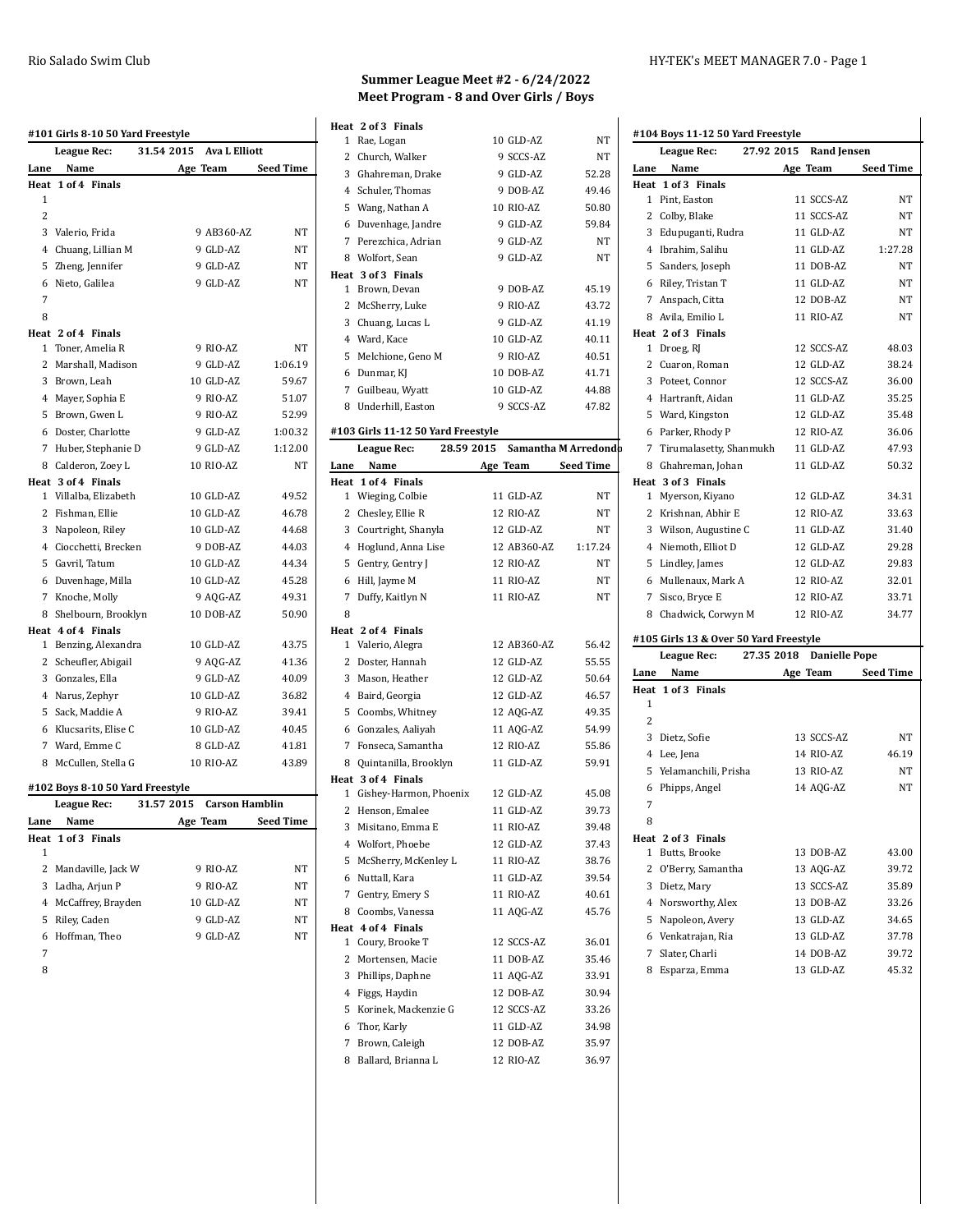|                | Heat 3 (#105 Girls 13 & Over 50 Yard Freestyle) |            |                      |                  |
|----------------|-------------------------------------------------|------------|----------------------|------------------|
| 1              | Fishman, Hannah C                               |            | 13 GLD-AZ            | 32.08            |
|                | 2 Nez, Minka L                                  |            | 14 RIO-AZ            | 31.47            |
|                | 3 Dunmar, Mikayla                               |            | 13 DOB-AZ            | 29.81            |
|                | 4 Ross, Cailyn                                  |            | 13 GLD-AZ            | 29.55            |
|                | 5 Hansen, Ingrid                                |            | 13 DOB-AZ            | 29.56            |
|                | 6 Schuler, Stephanie                            |            | 13 DOB-AZ            | 31.34            |
| $7^{\circ}$    | Savoy, Hawa K                                   |            | 13 GLD-AZ            | 32.01            |
| 8              | Fischbeck, Josianna                             |            | 16 DOB-AZ            | 32.96            |
|                | #106 Boys 13 & Over 50 Yard Freestyle           |            |                      |                  |
|                | League Rec:                                     | 23.98 2018 | <b>Kaden K Stott</b> |                  |
| Lane           | Name                                            |            | Age Team             | <b>Seed Time</b> |
| Heat           | 1 of 2 Finals                                   |            |                      |                  |
| 1              |                                                 |            |                      |                  |
| $\overline{c}$ |                                                 |            |                      |                  |
| 3              | Halfwassen, Colin                               |            | 14 AQG-AZ            | NT               |
| 4              | Lujan, Gustavo A                                |            | 14 GLD-AZ            | 42.31            |
| 5              | Nonde, Chengelo                                 |            | 13 GLD-AZ            | 44.37            |
| 6              |                                                 |            |                      |                  |
| 7              |                                                 |            |                      |                  |
| 8              |                                                 |            |                      |                  |
| Heat           | 2 of 2 Finals                                   |            |                      |                  |
| $\mathbf{1}$   | Halliday, Connor J                              |            | 13 RIO-AZ            | 39.91            |
|                | 2 Anderson, Amir O                              |            | 14 RIO-AZ            | 35.57            |
|                | 3 Pindar, Asher                                 |            | 14 DOB-AZ            | 30.79            |
| $\overline{4}$ | Lopez Anchia, Javier                            |            | 13 GLD-AZ            | 29.28            |
| 5              | Gutierrez, Joseph                               |            | 14 AQG-AZ            | 30.69            |
|                | 6 Richardson, Alexi                             |            | 13 GLD-AZ            | 31.16            |
| 7              | Leybovich, Aaron                                |            | 13 GLD-AZ            | 39.60            |
| 8              | Duffy, Jack D                                   |            | 13 RIO-AZ            | 41.34            |
|                | #107 Girls 8-10 50 Yard Backstroke              |            |                      |                  |
|                | League Rec:                                     | 38.04 2017 | <b>Brea Zandt</b>    |                  |
| Lane           | Name                                            |            | Age Team             | <b>Seed Time</b> |
|                | Heat 1 of 4 Finals                              |            |                      |                  |
| 1              |                                                 |            |                      |                  |
| $\mathcal{P}$  |                                                 |            |                      |                  |

|   | 3 Calderon, Zoey L   | 10 RIO-AZ | NT      |
|---|----------------------|-----------|---------|
|   | 4 Zheng, Jennifer    | 9 GLD-AZ  | NT      |
|   | 5 Toner, Amelia R    | 9 RIO-AZ  | NT      |
| 6 |                      |           |         |
| 7 |                      |           |         |
| 8 |                      |           |         |
|   | Heat 2 of 4 Finals   |           |         |
|   | 1 Nieto, Galilea     | 9 GLD-AZ  | NT      |
|   | 2 Doster. Charlotte  | 9 GLD-AZ  | 1:26.66 |
|   | 3 Marshall, Madison  | 9 GLD-AZ  | 1:17.98 |
|   | 4 Brown, Gwen L      | 9 RIO-AZ  | 1:01.15 |
|   | 5 Chuang, Lillian M  | 9 GLD-AZ  | 1:02.13 |
|   | 6 Brown, Leah        | 10 GLD-AZ | 1:20.05 |
|   | 7 Huber, Stephanie D | 9 GLD-AZ  | 1:53.08 |

#### **Summer League Meet #2 - 6/24/2022 Meet Program - 8 and Over Girls / Boys**

| Heat 3 of 4 Finals                |                    |         |
|-----------------------------------|--------------------|---------|
| Knoche, Molly<br>1                | 9 AQG-AZ           | 59.29   |
| 2 McCullen, Stella G              | 10 RIO-AZ          | 57.17   |
| 3 Klucsarits, Elise C             | 10 GLD-AZ          | 53.91   |
| 4 Villalba, Elizabeth             | 10 GLD-AZ          | 53.59   |
| 5 Mayer, Sophia E                 | 9 RIO-AZ           | 53.65   |
| 6 Napoleon, Riley                 | 10 GLD-AZ          | 55.55   |
| 7 Duvenhage, Milla                | 10 GLD-AZ          | 57.42   |
| 8 Shelbourn, Brooklyn             | 10 DOB-AZ          | 59.78   |
| Heat 4 of 4 Finals                |                    |         |
| Gonzales, Ella<br>$\mathbf{1}$    | 9 GLD-AZ           | 51.77   |
| 2 Fishman, Ellie                  | 10 GLD-AZ          | 51.06   |
| 3 Gavril, Tatum                   | 10 GLD-AZ          | 48.84   |
| 4 Sack, Maddie A                  | 9 RIO-AZ           | 46.45   |
| 5<br>Benzing, Alexandra           | 10 GLD-AZ          | 48.53   |
| 6 Narus, Zephyr                   | 10 GLD-AZ          | 49.53   |
| 7 Scheufler, Abigail              | 9 AOG-AZ           | 51.12   |
| 8 Ciocchetti, Brecken             | 9 DOB-AZ           | 51.94   |
| #108 Boys 8-10 50 Yard Backstroke |                    |         |
| 37.32 2017<br><b>League Rec:</b>  | <b>Mason Klann</b> |         |
| Name<br>Lane                      | Age Team Seed Time |         |
| Heat 1 of 3 Finals                |                    |         |
| $\mathbf{1}$                      |                    |         |
|                                   |                    |         |
| 2                                 |                    |         |
| 3 Mandaville, Jack W              | 9 RIO-AZ           | NT      |
| 4 Perezchica, Adrian              | 9 GLD-AZ           | NT      |
| Church, Walker<br>5               | 9 SCCS-AZ          | NT      |
| McCaffrey, Brayden<br>6           | 10 GLD-AZ          | NT      |
| 7                                 |                    |         |
| 8                                 |                    |         |
| Heat 2 of 3 Finals                |                    |         |
| Rae, Logan<br>$\mathbf{1}$        | 10 GLD-AZ          | NT      |
| 2 Wolfort, Sean                   | 9 GLD-AZ           | NΤ      |
| 3 Ghahreman, Drake                | 9 GLD-AZ           | 1:10.68 |
| 4 Wang, Nathan A                  | 10 RIO-AZ          | 56.60   |
| Schuler, Thomas<br>5              | 9 DOB-AZ           | 1:07.72 |
| 6 Duvenhage, Jandre               | 9 GLD-AZ           | NT      |
| 7 Hoffman, Theo                   | 9 GLD-AZ           | NΤ      |
| Riley, Caden<br>8                 | 9 GLD-AZ           | NΤ      |
| Heat 3 of 3 Finals                |                    |         |
| McSherry, Luke<br>1               | 9 RIO-AZ           | 54.10   |
| 2 Dunmar, KJ                      | 10 DOB-AZ          | 52.33   |
| 3 Underhill, Easton               | 9 SCCS-AZ          | 50.88   |
| 4 Ward, Kace                      | 10 GLD-AZ          | 48.37   |
| 5<br>Chuang, Lucas L              | 9 GLD-AZ           | 48.69   |
| 6 Brown, Devan                    | 9 DOB-AZ           | 52.03   |
| 7<br>Melchione, Geno M            | 9 RIO-AZ           | 53.14   |

### **#109 Girls 11-12 50 Yard Backstroke**

|                | League Rec:                        | 34.17 2015 Samantha M Arredondb |                    |                    |
|----------------|------------------------------------|---------------------------------|--------------------|--------------------|
| Lane           | Name                               |                                 |                    | Age Team Seed Time |
|                | Heat 1 of 4 Finals                 |                                 |                    |                    |
| 1              |                                    |                                 |                    |                    |
| $\overline{2}$ |                                    |                                 |                    |                    |
|                | 3 Courtright, Shanyla              |                                 | 12 GLD-AZ          | NΤ                 |
|                | 4 Gentry, Emery S                  |                                 | 11 RIO-AZ          | NT                 |
|                | 5 Chesley, Ellie R                 |                                 | 12 RIO-AZ          | NΤ                 |
|                | 6 Hill, Jayme M                    |                                 | 11 RIO-AZ          | NT                 |
| 7              |                                    |                                 |                    |                    |
| 8              |                                    |                                 |                    |                    |
|                | Heat 2 of 4 Finals                 |                                 |                    |                    |
|                | 1 Wieging, Colbie                  |                                 | 11 GLD-AZ          | NT                 |
|                | 2 Hoglund, Anna Lise               |                                 | 12 AB360-AZ        | 1:33.29            |
|                | 3 Gishey-Harmon, Phoenix           |                                 | 12 GLD-AZ          | 1:06.01            |
|                | 4 Doster, Hannah                   |                                 | 12 GLD-AZ          | 1:01.95            |
|                | 5 Gonzales, Aaliyah                |                                 | 11 AQG-AZ          | 1:04.02            |
|                | 6 Quintanilla, Brooklyn            |                                 | 11 GLD-AZ          | 1:12.77            |
|                | 7 Duffy, Kaitlyn N                 |                                 | 11 RIO-AZ          | NT                 |
|                | 8 Valerio, Alegra                  |                                 | 12 AB360-AZ        | NT                 |
|                | Heat 3 of 4 Finals                 |                                 |                    |                    |
|                | 1 Mason, Heather                   |                                 | 12 GLD-AZ          | 53.15              |
|                | 2 Wolfort, Phoebe                  |                                 | 12 GLD-AZ          | 48.85              |
|                | 3 Brown, Caleigh                   |                                 | 12 DOB-AZ          | 47.59              |
|                | 4 Ballard, Brianna L               |                                 | 12 RIO-AZ          | 45.70              |
|                | 5 Coury, Brooke T                  |                                 | 12 SCCS-AZ         | 46.96              |
|                | 6 Nuttall, Kara                    |                                 | 11 GLD-AZ          | 48.31              |
|                | 7 Baird, Georgia                   |                                 | 12 GLD-AZ          | 52.58              |
|                | 8 Fonseca, Samantha                |                                 | 12 RIO-AZ          | 59.40              |
|                | Heat 4 of 4 Finals                 |                                 |                    |                    |
|                | 1 Thor, Karly                      |                                 | 11 GLD-AZ          | 44.89              |
|                | 2 Misitano, Emma E                 |                                 | 11 RIO-AZ          | 44.21              |
|                | 3 Phillips, Daphne                 |                                 | 11 AQG-AZ          | 42.21              |
|                | 4 Figgs, Haydin                    |                                 | 12 DOB-AZ          | 39.75              |
|                | 5 Korinek, Mackenzie G             |                                 | 12 SCCS-AZ         | 40.21              |
|                | 6 Mortensen, Macie                 |                                 | 11 DOB-AZ          | 42.56              |
|                | 7 Henson, Emalee                   |                                 | 11 GLD-AZ          | 44.75              |
|                | 8 McSherry, McKenley L             |                                 | 11 RIO-AZ          | 45.61              |
|                | #110 Boys 11-12 50 Yard Backstroke |                                 |                    |                    |
|                | <b>League Rec:</b>                 | 34.56 2021                      | <b>Tagg Hansen</b> |                    |
| Lane           | Name                               |                                 | Age Team           | <b>Seed Time</b>   |
|                | Heat 1 of 3 Finals                 |                                 |                    |                    |
|                | 1 Anspach, Citta                   |                                 | 12 DOB-AZ          | NΤ                 |
|                | 2 Sanders, Joseph                  |                                 | 11 DOB-AZ          | NT                 |
|                | 3 Pint, Easton                     |                                 | 11 SCCS-AZ         | NT                 |
|                | 4 Ghahreman, Johan                 |                                 | 11 GLD-AZ          | 1:15.18            |
| 5              | Avila, Emilio L                    |                                 | 11 RIO-AZ          | NT                 |

 Colby, Blake 11 SCCS-AZ NT Edupuganti, Rudra 11 GLD-AZ NT 8 Riley, Tristan T 11 GLD-AZ NT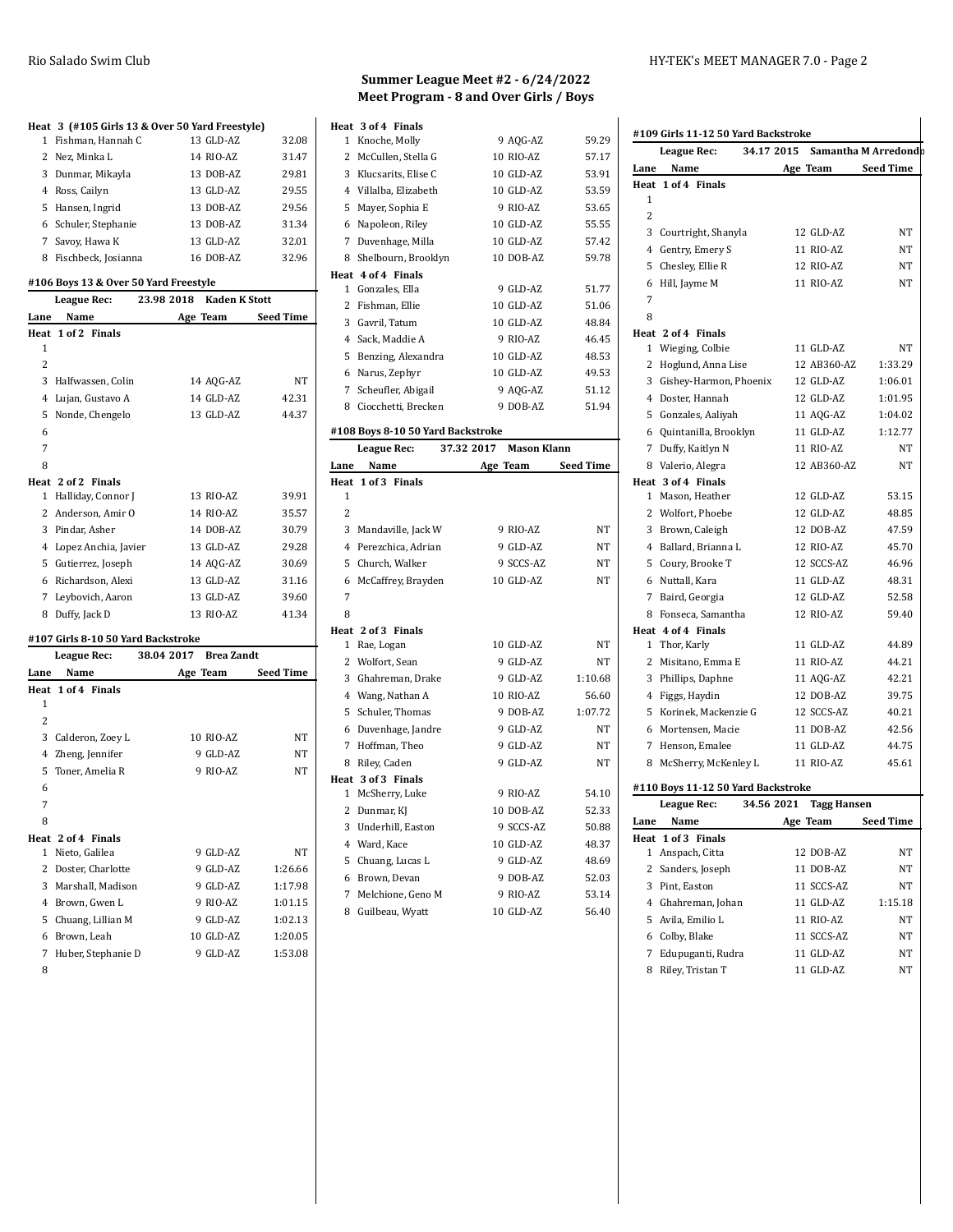#### **Heat 2 (#110 Boys 11-12 50 Yard Backstroke)**

|              | $\frac{1}{2}$ . The state boys in the so-range backs around $\frac{1}{2}$ |            |         |
|--------------|---------------------------------------------------------------------------|------------|---------|
|              | 1 Tirumalasetty, Shanmukh                                                 | 11 GLD-AZ  | 56.83   |
|              | 2 Poteet, Connor                                                          | 12 SCCS-AZ | 50.34   |
| 3            | Hartranft, Aidan                                                          | 11 GLD-AZ  | 47.48   |
|              | 4 Ward, Kingston                                                          | 12 GLD-AZ  | 46.05   |
|              | 5 Sisco, Bryce E                                                          | 12 RIO-AZ  | 46.10   |
| 6            | Cuaron, Roman                                                             | 12 GLD-AZ  | 48.85   |
| 7            | Droeg, RJ                                                                 | 12 SCCS-AZ | 56.83   |
| 8            | Ibrahim, Salihu                                                           | 11 GLD-AZ  | 1:14.89 |
|              | Heat 3 of 3 Finals                                                        |            |         |
| $\mathbf{1}$ | Chadwick, Corwyn M                                                        | 12 RIO-AZ  | 44.21   |
| 2            | Parker, Rhody P                                                           | 12 RIO-AZ  | 41.84   |
|              | 3 Wilson, Augustine C                                                     | 11 GLD-AZ  | 40.18   |
|              | 4 Niemoth, Elliot D                                                       | 12 GLD-AZ  | 33.68   |
| 5            | Lindley, James                                                            | 12 GLD-AZ  | 35.89   |
| 6            | Mullenaux, Mark A                                                         | 12 RIO-AZ  | 40.88   |
| 7            | Krishnan, Abhir E                                                         | 12 RIO-AZ  | 44.20   |
| 8            | Myerson, Kiyano                                                           | 12 GLD-AZ  | 44.90   |

#### **#111 Girls 13 & Over 50 Yard Backstroke**

| League Rec:    |                              | 32.76 2017 | <b>Emily Wolk</b> |
|----------------|------------------------------|------------|-------------------|
| Lane           | Name                         | Age Team   | <b>Seed Time</b>  |
| Heat           | 1 of 3 Finals                |            |                   |
| 1              |                              |            |                   |
| $\overline{c}$ |                              |            |                   |
| 3              | Phipps, Angel                | 14 AQG-AZ  | NT                |
| 4              | Esparza, Emma                | 13 GLD-AZ  | 1:03.75           |
| 5              | Dietz, Sofie                 | 13 SCCS-AZ | NT                |
| 6              |                              |            |                   |
| 7              |                              |            |                   |
| 8              |                              |            |                   |
|                | Heat 2 of 3<br><b>Finals</b> |            |                   |
| 1              |                              |            |                   |
| 2              | Venkatrajan, Ria             | 13 GLD-AZ  | 48.11             |
| 3              | Napoleon, Avery              | 13 GLD-AZ  | 45.42             |
| 4              | Schuler, Stephanie           | 13 DOB-AZ  | 42.75             |
|                | 5 Fischbeck, Josianna        | 16 DOB-AZ  | 43.37             |
| 6              | Dietz, Mary                  | 13 SCCS-AZ | 47.98             |
| 7              | Butts, Brooke                | 13 DOB-AZ  | 56.91             |
| 8              |                              |            |                   |
|                | Heat 3 of 3 Finals           |            |                   |
| $\mathbf{1}$   | Fishman, Hannah C            | 13 GLD-AZ  | 40.42             |
| 2              | Dunmar, Mikayla              | 13 DOB-AZ  | 39.12             |
|                | 3 Slater, Charli             | 14 DOB-AZ  | 36.78             |
| 4              | Hansen, Ingrid               | 13 DOB-AZ  | 35.93             |
| 5              | Ross, Cailyn                 | 13 GLD-AZ  | 36.66             |
| 6              | Nez, Minka L                 | 14 RIO-AZ  | 36.96             |
| 7              | Savoy, Hawa K                | 13 GLD-AZ  | 39.47             |
| 8              | Norsworthy, Alex             | 13 DOB-AZ  | 41.78             |

## **Summer League Meet #2 - 6/24/2022 Meet Program - 8 and Over Girls / Boys**

 $\overline{1}$ 

| #112 Boys 13 & Over 50 Yard Backstroke                   |                                      |                                 |                  |
|----------------------------------------------------------|--------------------------------------|---------------------------------|------------------|
| <b>Kaden K Stott</b><br>27.62 2018<br><b>League Rec:</b> |                                      |                                 |                  |
| Lane                                                     | Name                                 | Age Team                        | Seed Time        |
| Heat                                                     | 1 of 2 Finals                        |                                 |                  |
| 1                                                        |                                      |                                 |                  |
| 2                                                        |                                      |                                 |                  |
|                                                          | 3 Halfwassen, Colin                  | 14 AQG-AZ                       | NT               |
|                                                          | 4 Leybovich, Aaron                   | 13 GLD-AZ                       | 51.93            |
| 5                                                        | Nonde, Chengelo                      | 13 GLD-AZ                       | 1:04.65          |
| 6                                                        |                                      |                                 |                  |
| 7                                                        |                                      |                                 |                  |
| 8                                                        |                                      |                                 |                  |
|                                                          | Heat 2 of 2 Finals                   |                                 |                  |
|                                                          | 1 Duffy, Jack D                      | 13 RIO-AZ                       | 50.37            |
|                                                          | 2 Anderson, Amir O                   | 14 RIO-AZ                       | 43.25            |
|                                                          | 3 Pindar, Asher                      | 14 DOB-AZ                       | 39.03            |
|                                                          | 4 Lopez Anchia, Javier               | 13 GLD-AZ                       | 37.39            |
|                                                          | 5 Richardson, Alexi                  | 13 GLD-AZ                       | 38.43            |
|                                                          | 6 Gutierrez, Joseph                  | 14 AQG-AZ                       | 39.80            |
|                                                          | 7 Lujan, Gustavo A                   | 14 GLD-AZ                       | 49.82            |
| 8                                                        |                                      |                                 |                  |
|                                                          | #113 Girls 8-10 50 Yard Breaststroke |                                 |                  |
|                                                          | League Rec:                          | 42.94 2021<br><b>Leanne See</b> |                  |
| Lane                                                     | Name                                 | Age Team                        | <b>Seed Time</b> |
| Heat                                                     | 1 of 4 Finals                        |                                 |                  |
| 1                                                        |                                      |                                 |                  |
| 2                                                        |                                      |                                 |                  |
|                                                          | 3 Zheng, Jennifer                    | 9 GLD-AZ                        | NT               |
|                                                          | 4 Duvenhage, Milla                   | 10 GLD-AZ                       | NΤ               |
| 5                                                        | Shelbourn, Brooklyn                  | 10 DOB-AZ                       | NΤ               |
| 6                                                        |                                      |                                 |                  |
| 7                                                        |                                      |                                 |                  |
| 8                                                        |                                      |                                 |                  |
|                                                          | Heat 2 of 4 Finals                   |                                 |                  |
| 1                                                        | Yelamanchili, Preksha                | 10 RIO-AZ                       | NΤ               |
|                                                          | 2 Nieto, Galilea                     | 9 GLD-AZ                        | NΤ               |
|                                                          | 3 Doster, Charlotte                  | 9 GLD-AZ                        | 1:37.29          |
|                                                          | 4 Marshall, Madison                  | 9 GLD-AZ                        | 1:31.53          |
| 5                                                        | Huber, Stephanie D                   | 9 GLD-AZ                        | 1:33.27          |
|                                                          | 6 Brown, Leah                        | 10 GLD-AZ                       | 1:54.47          |
|                                                          | 7 Toner, Amelia R                    | 9 RIO-AZ                        | NT               |
| 8                                                        |                                      |                                 |                  |
|                                                          | Heat 3 of 4 Finals                   |                                 |                  |
| 1                                                        | Mayer, Sophia E                      | 9 RIO-AZ                        | 1:11.58          |
| 2                                                        | Brown, Gwen L                        | 9 RIO-AZ                        | 1:09.12          |
| 3                                                        | Sack, Maddie A                       | 9 RIO-AZ                        | 1:06.48          |
| 4                                                        | Villalba, Elizabeth                  | 10 GLD-AZ                       | 1:06.02          |
| 5                                                        | Benzing, Alexandra                   | 10 GLD-AZ                       | 1:06.17          |
| 6                                                        | Chuang, Lillian M                    | 9 GLD-AZ                        | 1:08.70          |
| 7                                                        | Gonzales, Ella                       | 9 GLD-AZ                        | 1:09.72          |
| 8                                                        | Gavril, Tatum                        | 10 GLD-AZ                       | 1:14.96          |

### Rio Salado Swim Club **HY-TEK's MEET MANAGER 7.0** - Page 3

| Heat 4 of 4 Finals                    |                                  |           |
|---------------------------------------|----------------------------------|-----------|
| 1 McCullen, Stella G                  | 10 RIO-AZ                        | 1:05.09   |
| 2 Knoche, Molly                       | 9 AQG-AZ                         | 1:00.44   |
| 3 Fishman, Ellie                      | 10 GLD-AZ                        | 56.26     |
| 4 Ciocchetti, Brecken                 | 9 DOB-AZ                         | 55.28     |
| 5 Narus, Zephyr                       | 10 GLD-AZ                        | 55.61     |
| 6 Klucsarits, Elise C                 | 10 GLD-AZ                        | 59.15     |
| 7 Scheufler, Abigail                  | 9 AQG-AZ                         | 1:01.96   |
| 8 Napoleon, Riley                     | 10 GLD-AZ                        | 1:05.22   |
| #114 Boys 8-10 50 Yard Breaststroke   |                                  |           |
| League Rec:                           | 43.63 2017<br><b>Mason Klann</b> |           |
| Name<br>Lane                          | Age Team                         | Seed Time |
| Heat 1 of 3 Finals                    |                                  |           |
| 1                                     |                                  |           |
| 2                                     |                                  |           |
| 3 Hoffman, Theo                       | 9 GLD-AZ                         | NΤ        |
| 4 McCaffrey, Brayden                  | 10 GLD-AZ                        | NT        |
| 5 Church, Walker                      | 9 SCCS-AZ                        | NT        |
| 6 Mandaville, Jack W                  | 9 RIO-AZ                         | NT        |
| 7                                     |                                  |           |
| 8                                     |                                  |           |
| Heat 2 of 3 Finals                    |                                  |           |
| 1 Underhill, Easton                   | 9 SCCS-AZ                        | NT        |
| 2 Rae, Logan                          | 10 GLD-AZ                        | NT        |
| 3 Ghahreman, Drake                    | 9 GLD-AZ                         | 1:19.92   |
| 4 Guilbeau, Wyatt                     | 10 GLD-AZ                        | 1:09.18   |
| 5 Dunmar, KJ                          | 10 DOB-AZ                        | 1:18.88   |
| 6 Riley, Caden                        | 9 GLD-AZ                         | NT        |
| 7 Wolfort, Sean                       | 9 GLD-AZ                         | NT        |
| 8 Perezchica, Adrian                  | 9 GLD-AZ                         | NT        |
| Heat 3 of 3 Finals                    |                                  |           |
| 1 Duvenhage, Jandre                   | 9 GLD-AZ                         | 1:06.87   |
| 2 Brown, Devan                        | 9 DOB-AZ                         | 1:04.13   |
| 3 Melchione, Geno M                   | 9 RIO-AZ                         | 56.86     |
| 4 Ward, Kace                          | 10 GLD-AZ                        | 53.81     |
| 5 Chuang, Lucas L                     | 9 GLD-AZ                         | 56.71     |
| 6 McSherry, Luke                      | 9 RIO-AZ                         | 57.32     |
| 7 Schuler. Thomas                     | 9 DOB-AZ                         | 1:04.84   |
| 8 Wang, Nathan A                      | 10 RIO-AZ                        | 1:09.15   |
| #115 Girls 11-12 50 Yard Breaststroke |                                  |           |
| <b>League Rec:</b>                    | 37.61 2019<br><b>Sydney Feng</b> |           |
| Name<br>Lane                          | Age Team                         | Seed Time |
| Heat 1 of 4 Finals                    |                                  |           |
| 1                                     |                                  |           |
| 2                                     |                                  |           |
| 3<br>Hill, Jayme M                    | 11 RIO-AZ                        | NΤ        |
| Duffy, Kaitlyn N<br>4                 | 11 RIO-AZ                        | NΤ        |
| 5<br>Courtright, Shanyla              | 12 GLD-AZ                        | NT        |
| 6                                     |                                  |           |
| 7                                     |                                  |           |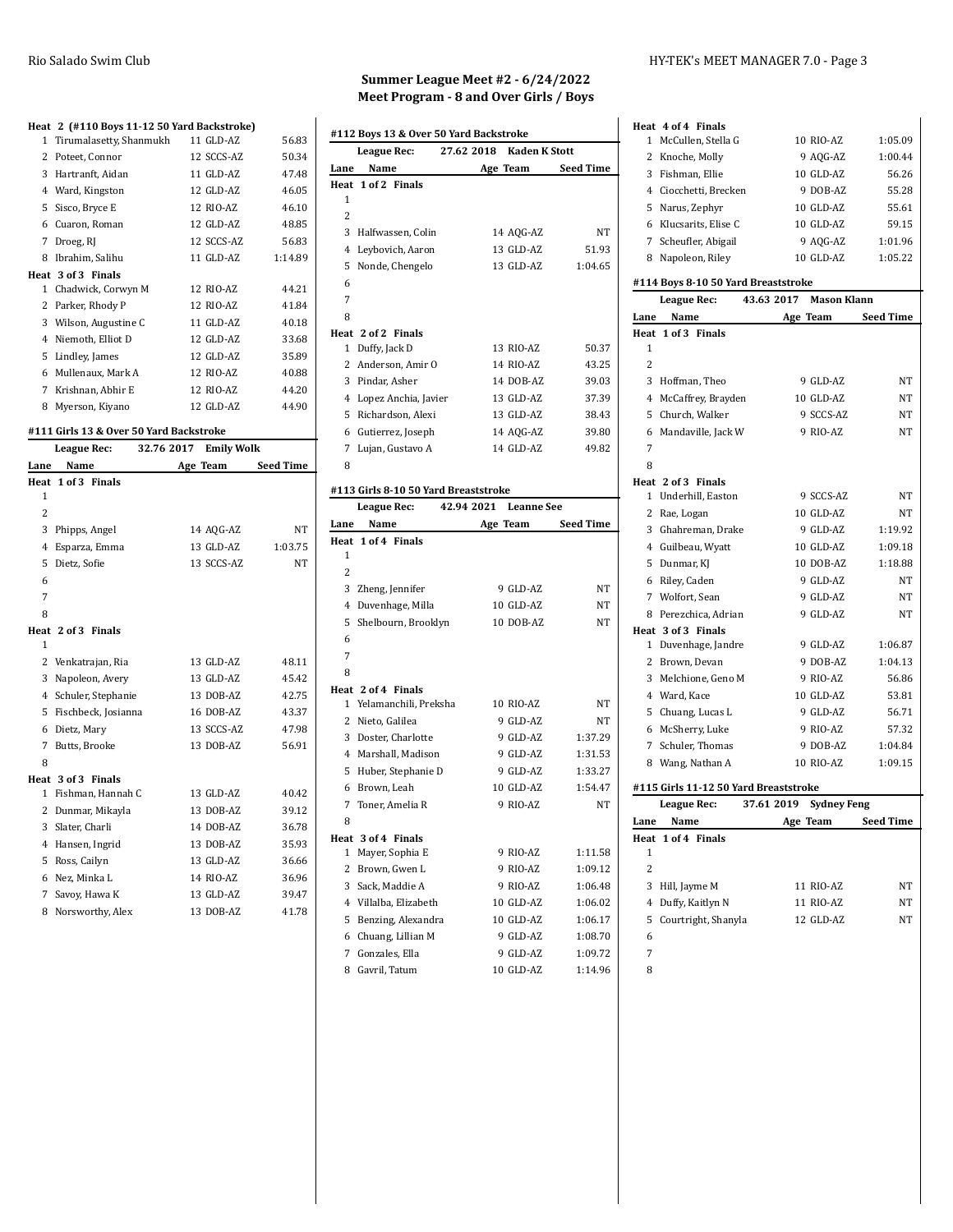| Heat 2 (#115 Girls 11-12 50 Yard Breaststroke) |                         |                |
|------------------------------------------------|-------------------------|----------------|
| Wieging, Colbie<br>1                           | 11 GLD-AZ               | NT             |
| 2<br>Gishey-Harmon, Phoenix                    | 12 GLD-AZ               | 1:19.35        |
| 3<br>Quintanilla, Brooklyn                     | 11 GLD-AZ               | 1:12.26        |
| 4 Coombs, Vanessa                              | 11 AQG-AZ               | 58.08          |
| 5<br>Doster, Hannah                            | 12 GLD-AZ               | 1:12.17        |
| 6 Fonseca, Samantha                            | 12 RIO-AZ               | 1:15.99        |
| 7<br>Coombs, Whitney                           | 12 AQG-AZ               | NT             |
| 8                                              |                         |                |
| Heat 3 of 4 Finals<br>Henson, Emalee<br>1      | 11 GLD-AZ               | 55.17          |
| 2<br>Nuttall, Kara                             | 11 GLD-AZ               | 53.28          |
| 3 Wolfort, Phoebe                              | 12 GLD-AZ               | 52.29          |
| 4 Misitano, Emma E                             | 11 RIO-AZ               | 50.63          |
| McSherry, McKenley L<br>5                      | 11 RIO-AZ               | 52.13          |
| 6 Gentry, Emery S                              | 11 RIO-AZ               | 53.13          |
| 7<br>Mason, Heather                            | 12 GLD-AZ               | 53.91          |
| 8 Brown, Caleigh                               | 12 DOB-AZ               | 56.38          |
| Heat 4 of 4 Finals                             |                         |                |
| 1 Baird, Georgia                               | 12 GLD-AZ               | 49.36          |
| 2<br>Coury, Brooke T                           | 12 SCCS-AZ              | 48.92          |
| 3<br>Thor, Karly                               | 11 GLD-AZ               | 47.71          |
| 4 Figgs, Haydin                                | 12 DOB-AZ               | 41.44          |
| Korinek, Mackenzie G<br>5                      | 12 SCCS-AZ              | 44.60          |
| 6 Mortensen, Macie                             | 11 DOB-AZ               | 48.65          |
| 7<br>Ballard, Brianna L                        | 12 RIO-AZ               | 49.34          |
| 8 Phillips, Daphne                             | 11 AQG-AZ               | 49.62          |
|                                                |                         |                |
|                                                |                         |                |
| #116 Boys 11-12 50 Yard Breaststroke           |                         |                |
| <b>League Rec:</b>                             | 40.07 2019 Edward A Lee |                |
| Lane Name<br>Heat 1 of 3 Finals                | Age Team Seed Time      |                |
| Krishnan, Abhir E<br>1                         | 12 RIO-AZ               | ΝT             |
| 2 Colby, Blake                                 | 11 SCCS-AZ              | NT             |
| 3<br>Riley, Tristan T                          | 11 GLD-AZ               | NT             |
| 4 Edupuganti, Rudra                            | 11 GLD-AZ               | $_{\rm NT}$    |
| 5 Anspach, Citta                               | 12 DOB-AZ               | ΝT             |
| 6 Avila, Emilio L                              | 11 RIO-AZ               | ΝT             |
| 7 Sanders, Joseph                              | 11 DOB-AZ               | NT             |
| Pint, Easton<br>8                              | 11 SCCS-AZ              | NT             |
| Heat 2 of 3 Finals                             |                         |                |
| Ibrahim, Salihu<br>1                           | 11 GLD-AZ               | 1:43.73        |
| 2<br>Tirumalasetty, Shanmukh                   | 11 GLD-AZ               | 1:06.65        |
| 3<br>Hartranft, Aidan                          | 11 GLD-AZ               | 56.03          |
| 4 Cuaron, Roman                                | 12 GLD-AZ               | 53.90          |
| Poteet, Connor<br>5                            | 12 SCCS-AZ              | 55.17          |
| Parker, Rhody P<br>6                           | 12 RIO-AZ               | 59.57          |
| Droeg, RJ<br>7                                 | 12 SCCS-AZ              | 1:15.88        |
| Ghahreman, Johan<br>8                          | 11 GLD-AZ               | 1:44.72        |
| Heat 3 of 3 Finals                             |                         |                |
| Myerson, Kiyano<br>1                           | 12 GLD-AZ               | 51.93          |
| 2 Ward, Kingston                               | 12 GLD-AZ               | 48.20          |
| 3 Wilson, Augustine C                          | 11 GLD-AZ               | 44.70          |
| 4 Lindley, James                               | 12 GLD-AZ               | 41.00          |
| 5<br>Niemoth, Elliot D                         | 12 GLD-AZ               | 41.19          |
| 6 Sisco, Bryce E<br>7 Mullenaux, Mark A        | 12 RIO-AZ<br>12 RIO-AZ  | 48.08<br>48.74 |

8 Chadwick, Corwyn M 12 RIO-AZ 53.77

 

## **Summer League Meet #2 - 6/24/2022 Meet Program - 8 and Over Girls / Boys**

|           |                                   | #117 Girls 13 & Over 50 Yard Breaststroke |                  |
|-----------|-----------------------------------|-------------------------------------------|------------------|
|           | League Rec:                       | 35.91 2017 Kaylin Carroll                 |                  |
| Lane      | Name                              | Age Team                                  | Seed Time        |
| Heat      | 1 of 2 Finals                     |                                           |                  |
| 1         | Dietz, Mary                       | 13 SCCS-AZ                                | 59.60            |
|           | 2 Butts, Brooke                   | 13 DOB-AZ                                 | 57.75            |
|           | 3 Venkatrajan, Ria                | 13 GLD-AZ                                 | 52.43            |
|           | 4 Hansen, Ingrid                  | 13 DOB-AZ                                 | 46.15            |
|           | 5 Napoleon, Avery                 | 13 GLD-AZ                                 | 50.04            |
|           | 6 O'Berry, Samantha               | 13 AQG-AZ                                 | 55.65            |
|           | 7 Esparza, Emma                   | 13 GLD-AZ                                 | 59.24            |
|           | 8 Dietz, Sofie                    | 13 SCCS-AZ                                | NT               |
|           | Heat 2 of 2 Finals                |                                           |                  |
|           | 1 Norsworthy, Alex                | 13 DOB-AZ                                 | 44.51            |
|           | 2 Schuler, Stephanie              | 13 DOB-AZ                                 | 43.72            |
|           | 3 Slater, Charli                  | 14 DOB-AZ                                 | 42.72            |
|           | 4 Ross, Cailyn                    | 13 GLD-AZ                                 | 38.60            |
|           | 5 Fischbeck, Josianna             | 16 DOB-AZ                                 | 41.31            |
|           | 6 Fishman, Hannah C               | 13 GLD-AZ                                 | 43.39            |
|           | 7 Savoy, Hawa K                   | 13 GLD-AZ                                 | 44.01            |
|           | 8 Dunmar, Mikayla                 | 13 DOB-AZ                                 | 45.62            |
|           |                                   |                                           |                  |
|           |                                   | #118 Boys 13 & Over 50 Yard Breaststroke  |                  |
|           | League Rec:                       | 31.01 2018 Kaden K Stott                  |                  |
| Lane      | Name                              | Age Team Seed Time                        |                  |
|           | Heat 1 of 2 Finals                |                                           |                  |
| 1         |                                   |                                           |                  |
| 2         |                                   |                                           |                  |
|           | 3 Halfwassen, Colin               | 14 AQG-AZ                                 | NT               |
|           | 4 Lujan, Gustavo A                | 14 GLD-AZ                                 | 1:01.42          |
| 5         | Duffy, Jack D                     | 13 RIO-AZ                                 | <b>NT</b>        |
| 6         |                                   |                                           |                  |
| 7         |                                   |                                           |                  |
| 8         |                                   |                                           |                  |
|           | Heat 2 of 2 Finals                |                                           |                  |
|           | 1 Halliday, Connor J              | 13 RIO-AZ                                 | 54.32            |
|           | 2 Anderson, Amir O                | 14 RIO-AZ                                 | 48.25            |
|           | 3 Richardson, Alexi               | 13 GLD-AZ                                 | 43.58            |
|           | 4 Lopez Anchia, Javier            | 13 GLD-AZ                                 | 41.26            |
|           | 5 Gutierrez, Joseph               | 14 AQG-AZ                                 | 43.26            |
|           | 6 Pindar, Asher                   | 14 DOB-AZ                                 | 47.68            |
| 7         | Leybovich, Aaron                  | 13 GLD-AZ                                 | 52.69            |
| 8         | Nonde, Chengelo                   | 13 GLD-AZ                                 | 59.62            |
|           | #119 Girls 8-10 50 Yard Butterfly |                                           |                  |
|           | <b>League Rec:</b>                | 35.74 2015<br><b>Ava L Elliott</b>        |                  |
|           |                                   |                                           |                  |
| Lane      | Name                              | Age Team                                  | <b>Seed Time</b> |
| Heat<br>1 | 1 of 4 Finals                     |                                           |                  |
| 2         |                                   |                                           |                  |
|           |                                   |                                           |                  |
|           | 3 Calderon, Zoey L                | 10 RIO-AZ                                 | NΤ               |
|           |                                   |                                           |                  |
|           | 4 Zheng, Jennifer                 | 9 GLD-AZ                                  | NΤ               |
| 6         | 5 Toner, Amelia R                 | 9 RIO-AZ                                  | NΤ               |

#### Rio Salado Swim Club HY-TEK's MEET MANAGER 7.0 - Page 4

|        | Heat 2 of 4 Finals                        |                       |                    |
|--------|-------------------------------------------|-----------------------|--------------------|
|        | 1 Nieto, Galilea                          | 9 GLD-AZ              | NΤ                 |
|        | 2 Shelbourn, Brooklyn                     | 10 DOB-AZ             | NΤ                 |
|        | 3 Huber, Stephanie D                      | 9 GLD-AZ              | 1:34.59            |
|        | 4 Doster, Charlotte                       | 9 GLD-AZ              | 1:17.86            |
|        | 5 Marshall, Madison                       | 9 GLD-AZ              | 1:28.80            |
|        | 6 Brown, Leah                             | 10 GLD-AZ             | 1:44.59            |
|        | 7 Valerio, Frida                          | 9 AB360-AZ            | NT                 |
| 8      |                                           |                       |                    |
|        | Heat 3 of 4 Finals                        |                       |                    |
|        | 1 Brown, Gwen L                           | 9 RIO-AZ              | 1:04.21            |
|        | 2 Knoche, Molly                           | 9 AQG-AZ              | 1:02.25            |
|        | 3 Gavril, Tatum                           | 10 GLD-AZ             | 1:01.08            |
|        | 4 Benzing, Alexandra                      | 10 GLD-AZ             | 1:00.79            |
|        | 5 McCullen, Stella G                      | 10 RIO-AZ             | 1:00.84            |
|        | 6 Chuang, Lillian M                       | 9 GLD-AZ              | 1:01.21            |
|        | 7 Duvenhage, Milla                        | 10 GLD-AZ             | 1:03.34            |
|        | 8 Villalba, Elizabeth                     | 10 GLD-AZ             | 1:08.93            |
|        | Heat 4 of 4 Finals                        |                       |                    |
|        | 1 Napoleon, Riley                         | 10 GLD-AZ             | 59.39              |
|        | 2 Scheufler, Abigail                      | 9 AQG-AZ              | 56.15              |
|        | 3 Klucsarits, Elise C                     | 10 GLD-AZ             | 50.96              |
|        | 4 Narus, Zephyr                           | 10 GLD-AZ             | 45.74              |
|        | 5 Gonzales, Ella                          | 9 GLD-AZ              | 49.50              |
|        | 6 Sack, Maddie A                          | 9 RIO-AZ<br>10 GLD-AZ | 51.24<br>56.36     |
|        | 7 Fishman, Ellie<br>8 Ciocchetti, Brecken | 9 DOB-AZ              | 1:00.31            |
|        |                                           |                       |                    |
|        | #120 Boys 8-10 50 Yard Butterfly          |                       |                    |
|        |                                           |                       |                    |
|        | 34.04 2015<br><b>League Rec:</b>          | <b>Carson Hamblin</b> |                    |
| Lane   | Name                                      | Age Team              | Seed Time          |
| Heat   | 1 of 3 Finals                             |                       |                    |
| 1      |                                           |                       |                    |
| 2      |                                           |                       |                    |
|        | 3 Duvenhage, Jandre                       | 9 GLD-AZ              | NT                 |
|        | 4 Perezchica, Adrian                      | 9 GLD-AZ              | NT<br><b>NT</b>    |
|        | 5 McCaffrey, Brayden                      | 10 GLD-AZ             |                    |
| 6      |                                           |                       |                    |
| 7<br>8 |                                           |                       |                    |
|        | Heat 2 of 3 Finals                        |                       |                    |
|        | 1 Church, Walker                          | 9 SCCS-AZ             | NT                 |
| 2      | Rae, Logan                                | 10 GLD-AZ             | NT                 |
|        | 3 Hoffman, Theo                           | 9 GLD-AZ              | NΤ                 |
|        | 4 Schuler, Thomas                         | 9 DOB-AZ              | 1:09.34            |
|        | 5 Ghahreman, Drake                        | 9 GLD-AZ              | 1:11.23            |
|        | 6 Wolfort, Sean                           | 9 GLD-AZ              | NT                 |
| 7      | Riley, Caden                              | 9 GLD-AZ              | NT.                |
| 8      |                                           |                       |                    |
|        | Heat 3 of 3 Finals                        |                       |                    |
| 1      | Dunmar, KJ                                | 10 DOB-AZ             | 1:05.34            |
|        | 2 Wang, Nathan A                          | 10 RIO-AZ             | 1:00.69            |
|        | 3 Brown, Devan                            | 9 DOB-AZ              | 58.93              |
|        | 4 Melchione, Geno M                       | 9 RIO-AZ              | 49.14              |
|        | 5 Ward, Kace                              | 10 GLD-AZ             | 51.30              |
|        | 6 Chuang, Lucas L                         | 9 GLD-AZ              | 1:00.32            |
|        | 7 McSherry, Luke<br>8 Guilbeau, Wyatt     | 9 RIO-AZ<br>10 GLD-AZ | 1:02.06<br>1:05.89 |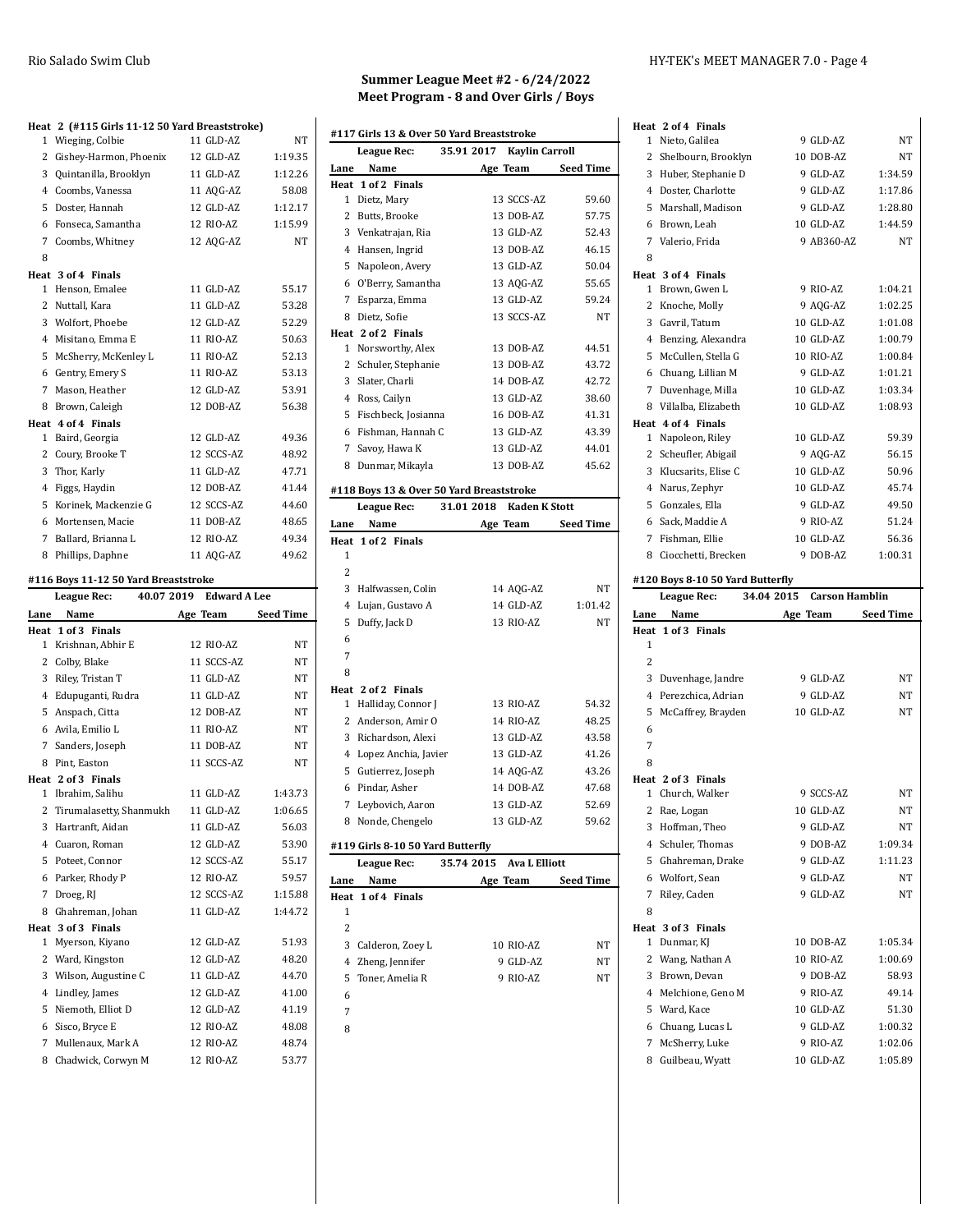| #121 Girls 11-12 50 Yard Butterfly |                                   |                      |                  |
|------------------------------------|-----------------------------------|----------------------|------------------|
|                                    | 32.18 2015<br>League Rec:         | <b>Ehsa S Murray</b> |                  |
| Lane                               | Name                              | Age Team             | <b>Seed Time</b> |
|                                    | Heat 1 of 4 Finals                |                      |                  |
| 1                                  |                                   |                      |                  |
| 2                                  |                                   |                      |                  |
| 3                                  | Chesley, Ellie R                  | 12 RIO-AZ            | NT               |
| 4                                  | Hill, Jayme M                     | 11 RIO-AZ            | NT               |
| 5                                  | Wieging, Colbie                   | 11 GLD-AZ            | NT               |
| 6                                  |                                   |                      |                  |
| 7                                  |                                   |                      |                  |
| 8                                  |                                   |                      |                  |
|                                    | Heat 2 of 4 Finals                |                      |                  |
| 1                                  |                                   |                      |                  |
| 2                                  | Fonseca, Samantha                 | 12 RIO-AZ            | 1:16.90          |
|                                    | 3 Gishey-Harmon, Phoenix          | 12 GLD-AZ            | 1:09.12          |
|                                    | 4 Doster, Hannah                  | 12 GLD-AZ            | 53.64            |
|                                    | 5 Coombs, Whitney                 | 12 AQG-AZ            | 59.53            |
|                                    | 6 Quintanilla, Brooklyn           | 11 GLD-AZ            | 1:13.30          |
| 7                                  | Courtright, Shanyla               | 12 GLD-AZ            | NT               |
| 8                                  |                                   |                      |                  |
|                                    | Heat 3 of 4 Finals                |                      |                  |
| 1                                  | Henson, Emalee                    | 11 GLD-AZ            | 52.39            |
|                                    | 2 Wolfort, Phoebe                 | 12 GLD-AZ            | 51.57            |
|                                    | 3 Nuttall, Kara                   | 11 GLD-AZ            | 49.63            |
|                                    | 4 McSherry, McKenley L            | 11 RIO-AZ            | 47.33            |
|                                    | 5 Baird, Georgia                  | 12 GLD-AZ            | 49.12            |
|                                    | 6 Misitano, Emma E                | 11 RIO-AZ            | 50.06            |
| 7                                  | Mason, Heather                    | 12 GLD-AZ            | 52.20            |
|                                    | 8 Coombs, Vanessa                 | 11 AQG-AZ            | 52.49            |
|                                    | Heat 4 of 4 Finals                |                      |                  |
| $\mathbf 1$                        | Brown, Caleigh                    | 12 DOB-AZ            | 45.83            |
| 2                                  | Mortensen, Macie                  | 11 DOB-AZ            | 44.56            |
| 3                                  | Korinek, Mackenzie G              | 12 SCCS-AZ           | 40.22            |
|                                    | 4 Figgs, Haydin                   | 12 DOB-AZ            | 38.59            |
|                                    | 5 Phillips, Daphne                | 11 AQG-AZ            | 38.92            |
| 6                                  | Thor, Karly                       | 11 GLD-AZ            | 43.87            |
| 7                                  | Ballard, Brianna L                | 12 RIO-AZ            | 44.82            |
|                                    | 8 Coury, Brooke T                 | 12 SCCS-AZ           | 46.93            |
|                                    | #122 Boys 11-12 50 Yard Butterfly |                      |                  |
|                                    | 31.72 2015<br>League Rec:         | <b>Rand Jensen</b>   |                  |
| Lane                               | Name                              | Age Team             | Seed Time        |
| Heat                               | 1 of 3 Finals                     |                      |                  |
| $\mathbf{1}$                       | Riley, Tristan T                  | 11 GLD-AZ            | NΤ               |
| $\overline{2}$                     | Anspach, Citta                    | 12 DOB-AZ            | NΤ               |
| 3                                  | Pint, Easton                      | 11 SCCS-AZ           | NΤ               |
| 4                                  | Ibrahim, Salihu                   | 11 GLD-AZ            | 1:28.14          |
| 5                                  | Avila, Emilio L                   | 11 RIO-AZ            | NΤ               |
|                                    | 6 Colby, Blake                    | 11 SCCS-AZ           | NΤ               |
| 7                                  | Sanders, Joseph                   | 11 DOB-AZ            | NΤ               |

Edupuganti, Rudra 11 GLD-AZ NT

### **Summer League Meet #2 - 6/24/2022 Meet Program - 8 and Over Girls / Boys**

| Heat 2 of 3 Finals |                           |            |         |  |
|--------------------|---------------------------|------------|---------|--|
|                    | 1 Tirumalasetty, Shanmukh | 11 GLD-AZ  | 1:07.58 |  |
| 2                  | Cuaron, Roman             | 12 GLD-AZ  | 58.06   |  |
| 3                  | Poteet. Connor            | 12 SCCS-AZ | 51.09   |  |
| 4                  | Parker, Rhody P           | 12 RIO-AZ  | 46.35   |  |
| 5                  | Sisco, Bryce E            | 12 RIO-AZ  | 49.70   |  |
| 6                  | Hartranft, Aidan          | 11 GLD-AZ  | 51.40   |  |
| 7                  | Droeg, RJ                 | 12 SCCS-AZ | 1:04.55 |  |
| 8                  | Ghahreman, Johan          | 11 GLD-AZ  | 1:20.47 |  |
|                    | Heat 3 of 3 Finals        |            |         |  |
| 1                  | Myerson, Kiyano           | 12 GLD-AZ  | 43.19   |  |
| 2                  | Ward, Kingston            | 12 GLD-AZ  | 40 17   |  |
| 3                  | Wilson, Augustine C       | 11 GLD-AZ  | 38.22   |  |
| 4                  | Lindley, James            | 12 GLD-AZ  | 32.59   |  |
| 5                  | Niemoth, Elliot D         | 12 GLD-AZ  | 34.28   |  |
| 6                  | Mullenaux, Mark A         | 12 RIO-AZ  | 38.26   |  |
| 7                  | Krishnan, Abhir E         | 12 RIO-AZ  | 41 42   |  |
| 8                  | Chadwick, Corwyn M        | 12 RIO-AZ  | 45.18   |  |

# **#123 Girls 13 & Over 50 Yard Butterfly**

|                | League Rec:         | 29.95 2018 | <b>Kaitlyn S Tam</b> |                  |
|----------------|---------------------|------------|----------------------|------------------|
| Lane           | Name                |            | Age Team             | <b>Seed Time</b> |
|                | Heat 1 of 3 Finals  |            |                      |                  |
| 1              |                     |            |                      |                  |
| $\overline{c}$ |                     |            |                      |                  |
| 3              | Lee, Jena           |            | 14 RIO-AZ            | NT               |
| 4              | Butts. Brooke       |            | 13 DOB-AZ            | 1:00.50          |
| 5              | Dietz, Sofie        |            | 13 SCCS-AZ           | NT               |
| 6              |                     |            |                      |                  |
| 7              |                     |            |                      |                  |
| 8              |                     |            |                      |                  |
|                | Heat 2 of 3 Finals  |            |                      |                  |
| 1              |                     |            |                      |                  |
| 2              | O'Berry, Samantha   |            | 13 AQG-AZ            | 54.27            |
|                | 3 Venkatrajan, Ria  |            | 13 GLD-AZ            | 50.62            |
| 4              | Napoleon, Avery     |            | 13 GLD-AZ            | 41.94            |
| 5.             | Norsworthy, Alex    |            | 13 DOB-AZ            | 43.87            |
| 6              | Dietz, Mary         |            | 13 SCCS-AZ           | 52.02            |
| 7              | Esparza, Emma       |            | 13 GLD-AZ            | 57.99            |
| 8              |                     |            |                      |                  |
|                | Heat 3 of 3 Finals  |            |                      |                  |
| $\mathbf{1}$   | Fishman, Hannah C   |            | 13 GLD-AZ            | 41.11            |
| 2              | Nez, Minka L        |            | 14 RIO-AZ            | 36.60            |
| 3              | Hansen, Ingrid      |            | 13 DOB-AZ            | 35.75            |
| 4              | Ross, Cailyn        |            | 13 GLD-AZ            | 34.33            |
| 5              | Dunmar, Mikayla     |            | 13 DOB-AZ            | 34.94            |
| 6              | Schuler, Stephanie  |            | 13 DOB-AZ            | 35.94            |
| 7              | Savoy, Hawa K       |            | 13 GLD-AZ            | 40.04            |
| 8              | Fischbeck, Josianna |            | 16 DOB-AZ            | 41.46            |
|                |                     |            |                      |                  |

|              | League Rec:                   | 25.99 2018         | <b>Kaden K Stott</b>             |
|--------------|-------------------------------|--------------------|----------------------------------|
| Lane         | Name                          | Age Team Seed Time |                                  |
|              | Heat 1 of 2 Finals            |                    |                                  |
| 1            |                               |                    |                                  |
| 2            |                               |                    |                                  |
|              | 3 Nonde, Chengelo             | 13 GLD-AZ          | NΤ                               |
|              | 4 Duffy, Jack D               | 13 RIO-AZ          | NΤ                               |
| 5            | Halfwassen, Colin             | 14 AQG-AZ          | NΤ                               |
| 6            |                               |                    |                                  |
| 7            |                               |                    |                                  |
| 8            |                               |                    |                                  |
|              | Heat 2 of 2 Finals            |                    |                                  |
|              | 1 Lujan, Gustavo A            | 14 GLD-AZ          | 56.52                            |
|              | 2 Anderson, Amir O            | 14 RIO-AZ          | 43.58                            |
|              | 3 Pindar, Asher               | 14 DOB-AZ          | 38.37                            |
|              | 4 Lopez Anchia, Javier        | 13 GLD-AZ          | 33.26                            |
|              | 5 Gutierrez, Joseph           | 14 AQG-AZ          | 36.20                            |
|              | 6 Richardson, Alexi           | 13 GLD-AZ          | 38.97                            |
|              | 7 Leybovich, Aaron            | 13 GLD-AZ          | 46.98                            |
| 8            |                               |                    |                                  |
|              | #125 Girls 100 Yard Freestyle |                    |                                  |
|              | <b>League Rec:</b>            | 1:01.72 2018       | <b>Hadley Davenport</b>          |
| Lane         | Name                          | Age Team           | <b>Seed Time</b>                 |
|              | Heat 1 of 4 Finals            |                    |                                  |
|              | 1 Napoleon, Avery             | 13 GLD-AZ          | NΤ                               |
|              | 2 Mortensen, Macie            | 11 DOB-AZ          | NT                               |
|              | 3 Slater, Charli              | 14 DOB-AZ          | NΤ                               |
|              | 4 Calderon, Zoey L            | 10 RIO-AZ          | NΤ                               |
|              | 5 McCullen, Stella G          | 10 RIO-AZ          | NΤ                               |
|              | 6 Klucsarits, Elise C         |                    |                                  |
|              |                               | 10 GLD-AZ          |                                  |
|              | 7 Dunmar, Mikayla             | 13 DOB-AZ          |                                  |
|              | 8 Zheng, Jennifer             | 9 GLD-AZ           |                                  |
|              | Heat 2 of 4 Finals            |                    |                                  |
|              | 1 Gavril, Tatum               | 10 GLD-AZ          |                                  |
|              | 2 Hansen, Ingrid              | 13 DOB-AZ          |                                  |
|              | 3 Chesley, Ellie R            | 12 RIO-AZ          | NΤ<br>NΤ<br>NΤ<br>NΤ<br>NT<br>NΤ |
|              | 4 Fischbeck, Josianna         | 16 DOB-AZ          |                                  |
|              | 5 Schuler, Stephanie          | 13 DOB-AZ          |                                  |
|              | 6 Nuttall, Kara               | 11 GLD-AZ          |                                  |
|              | 7 Ballard, Brianna L          | 12 RIO-AZ          | NΤ<br>NΤ<br>NΤ<br>NT             |
|              | 8 Figgs, Haydin               | 12 DOB-AZ          | NΤ                               |
|              | Heat 3 of 4 Finals            |                    |                                  |
| $\mathbf{1}$ | Brown, Gwen L                 | 9 RIO-AZ           | 2:12.62                          |
|              | 2 Benzing, Alexandra          | 10 GLD-AZ          |                                  |
|              | 3 McSherry, McKenley L        | 11 RIO-AZ          |                                  |
|              | 4 Sack, Maddie A              | 9 RIO-AZ           | 1:51.22<br>1:39.41<br>1:38.55    |
|              | 5 Wolfort, Phoebe             | 12 GLD-AZ          | 1:39.31                          |
|              | 6 Henson, Emalee              | 11 GLD-AZ          | 1:42.51                          |
|              | 7 Fishman, Ellie              | 10 GLD-AZ          | 1:53.26                          |